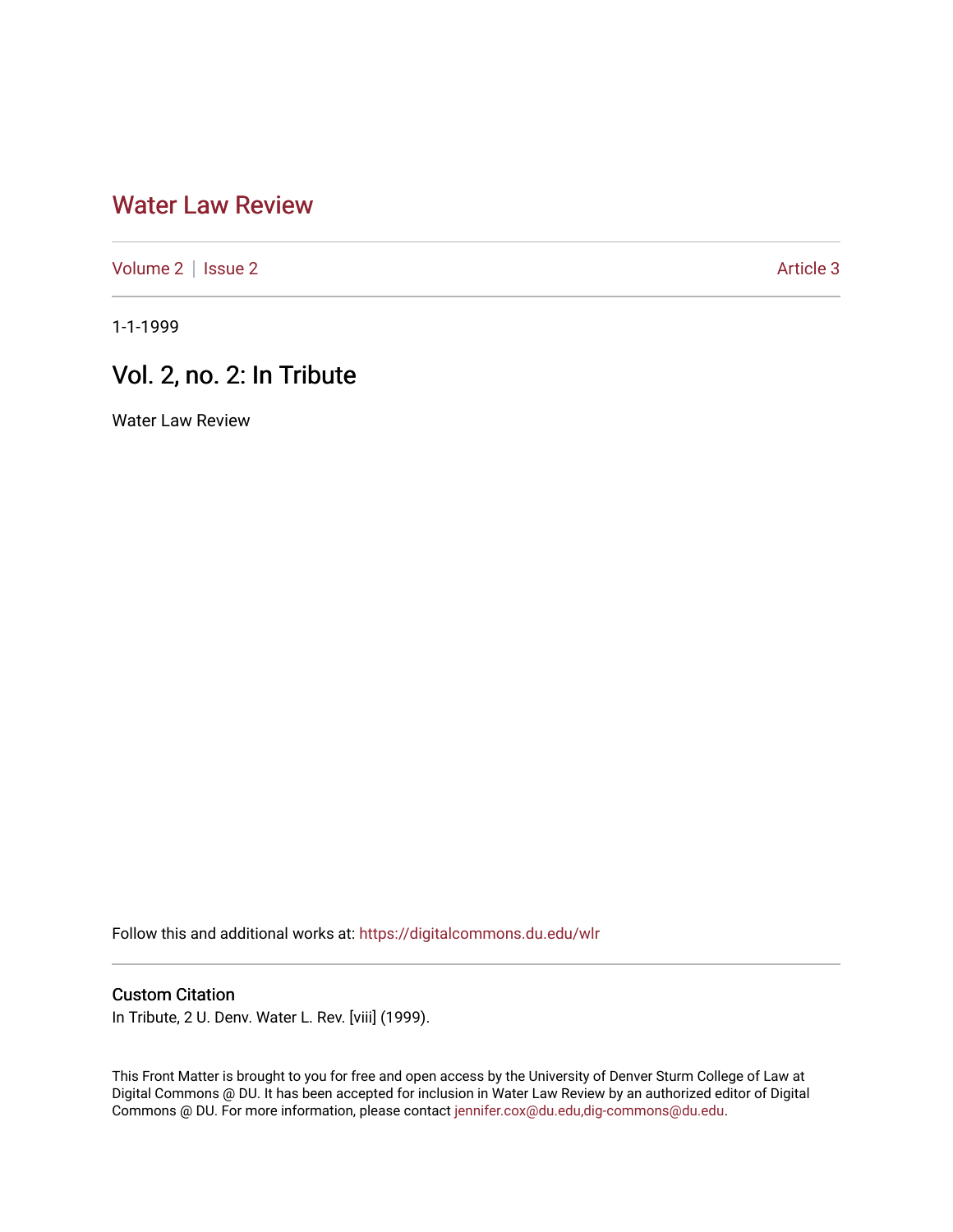

RAPHAEL J. MOSES